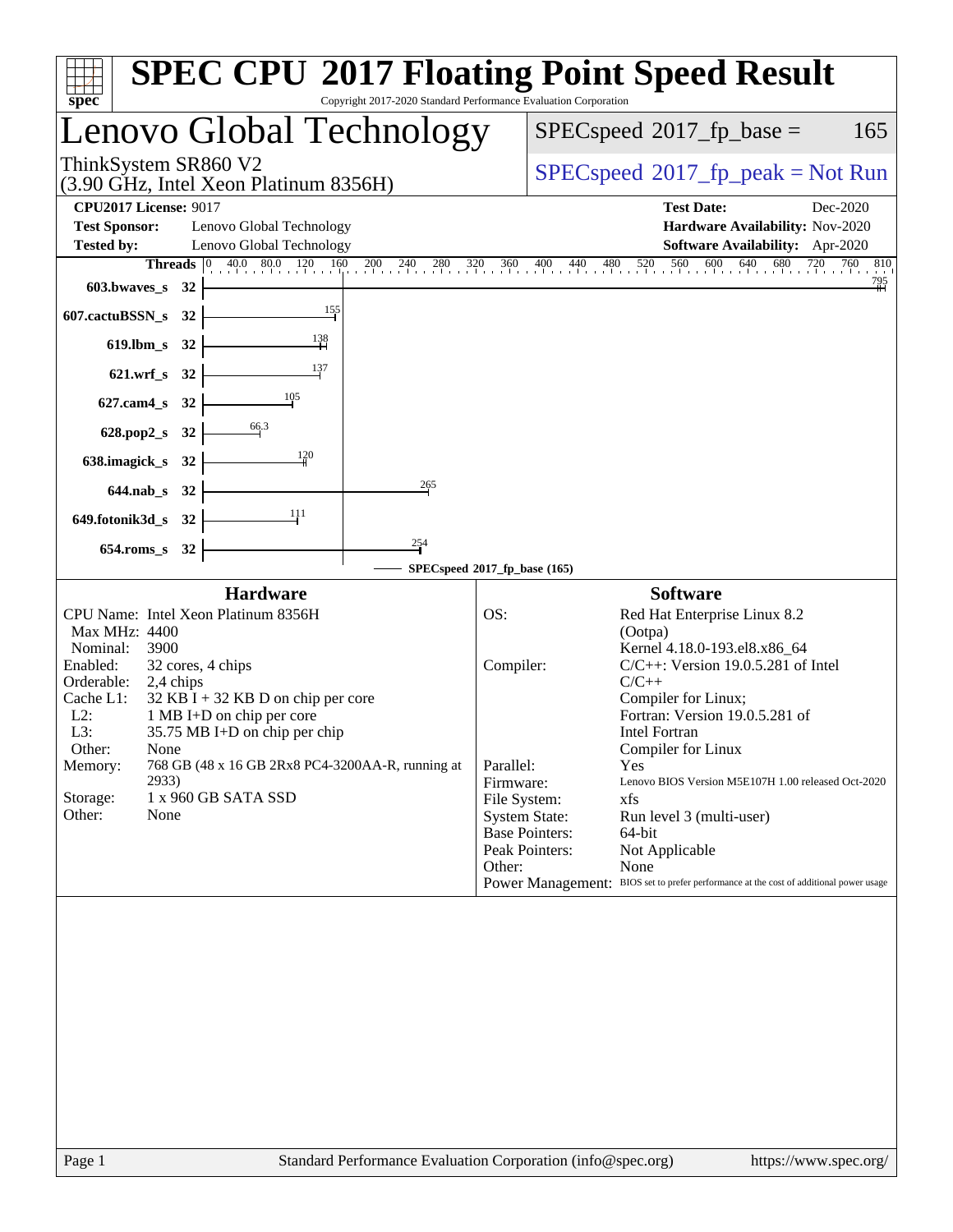

## Lenovo Global Technology

(3.90 GHz, Intel Xeon Platinum 8356H)

 $SPECspeed^{\circledcirc}2017_fp\_base = 165$  $SPECspeed^{\circledcirc}2017_fp\_base = 165$ 

### ThinkSystem SR860 V2<br>  $(3.00 \text{ GHz, Intel Yoon Plotinum } 8356 \text{W})$  [SPECspeed](http://www.spec.org/auto/cpu2017/Docs/result-fields.html#SPECspeed2017fppeak)<sup>®</sup>[2017\\_fp\\_peak = N](http://www.spec.org/auto/cpu2017/Docs/result-fields.html#SPECspeed2017fppeak)ot Run

**[Test Sponsor:](http://www.spec.org/auto/cpu2017/Docs/result-fields.html#TestSponsor)** Lenovo Global Technology **[Hardware Availability:](http://www.spec.org/auto/cpu2017/Docs/result-fields.html#HardwareAvailability)** Nov-2020 **[Tested by:](http://www.spec.org/auto/cpu2017/Docs/result-fields.html#Testedby)** Lenovo Global Technology **[Software Availability:](http://www.spec.org/auto/cpu2017/Docs/result-fields.html#SoftwareAvailability)** Apr-2020

**[CPU2017 License:](http://www.spec.org/auto/cpu2017/Docs/result-fields.html#CPU2017License)** 9017 **[Test Date:](http://www.spec.org/auto/cpu2017/Docs/result-fields.html#TestDate)** Dec-2020

#### **[Results Table](http://www.spec.org/auto/cpu2017/Docs/result-fields.html#ResultsTable)**

|                                    | <b>Base</b>                 |                |                |                |              |                |            |                | <b>Peak</b>    |              |                |              |                |              |
|------------------------------------|-----------------------------|----------------|----------------|----------------|--------------|----------------|------------|----------------|----------------|--------------|----------------|--------------|----------------|--------------|
| <b>Benchmark</b>                   | <b>Threads</b>              | <b>Seconds</b> | Ratio          | <b>Seconds</b> | <b>Ratio</b> | <b>Seconds</b> | Ratio      | <b>Threads</b> | <b>Seconds</b> | <b>Ratio</b> | <b>Seconds</b> | <b>Ratio</b> | <b>Seconds</b> | <b>Ratio</b> |
| 603.bwayes s                       | 32                          | 73.7           | 801            | 74.4           | 793          | 74.2           | 795        |                |                |              |                |              |                |              |
| 607.cactuBSSN s                    | 32                          | 107            | 156            | 107            | 155          | 108            | 155        |                |                |              |                |              |                |              |
| $619.$ lbm s                       | 32                          | 36.2           | 145            | 38.1           | 137          | <b>38.0</b>    | 138        |                |                |              |                |              |                |              |
| $621.wrf$ s                        | 32                          | 96.3           | <u>137</u>     | 96.3           | 137          | 96.3           | 137        |                |                |              |                |              |                |              |
| $627$ .cam4 s                      | 32                          | 84.7           | 105            | 85.0           | 104          | 84.4           | 105        |                |                |              |                |              |                |              |
| $628.pop2_s$                       | 32                          | 177            | 67.0           | 179            | 66.3         | 179            | 66.2       |                |                |              |                |              |                |              |
| 638.imagick_s                      | 32                          | 123            | 117            | 119            | 121          | 120            | <b>120</b> |                |                |              |                |              |                |              |
| $644$ .nab s                       | 32                          | 66.1           | 264            | 66.1           | 265          | 66.1           | 265        |                |                |              |                |              |                |              |
| 649.fotonik3d s                    | 32                          | 81.8           | <b>111</b>     | 82.8           | 110          | 81.7           | 112        |                |                |              |                |              |                |              |
| $654$ .roms s                      | 32                          | 62.1           | 254            | 61.6           | 255          | 61.9           | 254        |                |                |              |                |              |                |              |
| $SPECspeed*2017_fp\_base =$<br>165 |                             |                |                |                |              |                |            |                |                |              |                |              |                |              |
|                                    | $SPECspeed*2017_fp\_peak =$ |                | <b>Not Run</b> |                |              |                |            |                |                |              |                |              |                |              |

Results appear in the [order in which they were run.](http://www.spec.org/auto/cpu2017/Docs/result-fields.html#RunOrder) Bold underlined text [indicates a median measurement](http://www.spec.org/auto/cpu2017/Docs/result-fields.html#Median).

#### **[Operating System Notes](http://www.spec.org/auto/cpu2017/Docs/result-fields.html#OperatingSystemNotes)**

Stack size set to unlimited using "ulimit -s unlimited"

#### **[Environment Variables Notes](http://www.spec.org/auto/cpu2017/Docs/result-fields.html#EnvironmentVariablesNotes)**

Environment variables set by runcpu before the start of the run: KMP\_AFFINITY = "granularity=fine,compact" LD\_LIBRARY\_PATH = "/home/cpu2017-1.1.0-ic19.0u5-2/lib/intel64" OMP\_STACKSIZE = "192M"

#### **[General Notes](http://www.spec.org/auto/cpu2017/Docs/result-fields.html#GeneralNotes)**

 Binaries compiled on a system with 1x Intel Core i9-9900K CPU + 64GB RAM memory using Redhat Enterprise Linux 8.0 Transparent Huge Pages disabled by default echo never > /sys/kernel/mm/transparent\_hugepage/enabled echo never > /sys/kernel/mm/transparent\_hugepage/defrag Prior to runcpu invocation Filesystem page cache synced and cleared with: sync; echo 3> /proc/sys/vm/drop\_caches NA: The test sponsor attests, as of date of publication, that CVE-2017-5754 (Meltdown) is mitigated in the system as tested and documented. Yes: The test sponsor attests, as of date of publication, that CVE-2017-5753 (Spectre variant 1) is mitigated in the system as tested and documented. Yes: The test sponsor attests, as of date of publication, that CVE-2017-5715 (Spectre variant 2) is mitigated in the system as tested and documented.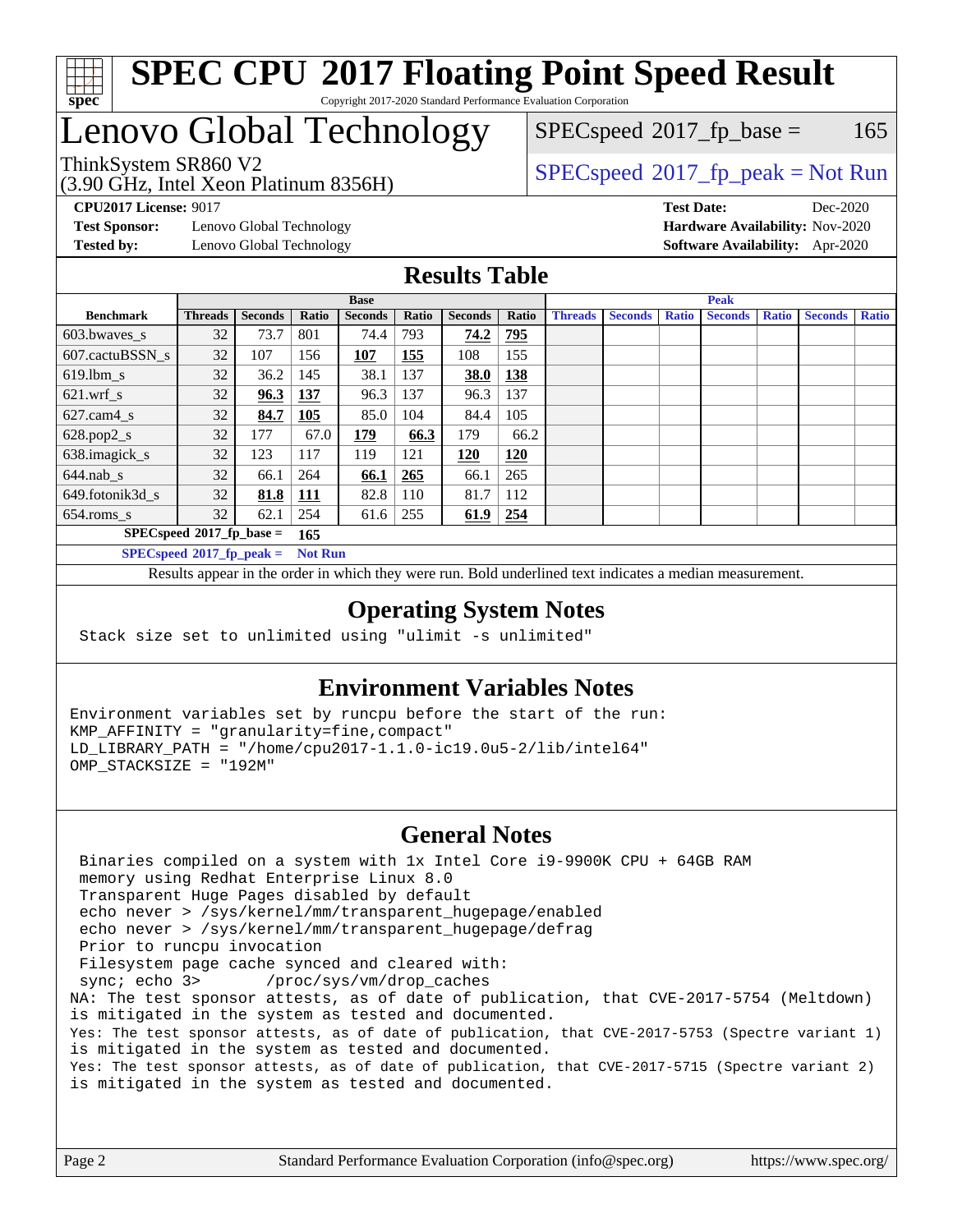|                                           |                                                                                                            | Lenovo Global Technology                                                                                                                                                                                                          | $SPEC speed^{\circ}2017$ fp base =                                                                                                                          | 165                                                                |
|-------------------------------------------|------------------------------------------------------------------------------------------------------------|-----------------------------------------------------------------------------------------------------------------------------------------------------------------------------------------------------------------------------------|-------------------------------------------------------------------------------------------------------------------------------------------------------------|--------------------------------------------------------------------|
| ThinkSystem SR860 V2                      | (3.90 GHz, Intel Xeon Platinum 8356H)                                                                      |                                                                                                                                                                                                                                   | $SPEC speed^{\circ}2017\_fp\_peak = Not Run$                                                                                                                |                                                                    |
| <b>CPU2017 License: 9017</b>              |                                                                                                            |                                                                                                                                                                                                                                   | <b>Test Date:</b>                                                                                                                                           | Dec-2020                                                           |
| <b>Test Sponsor:</b><br><b>Tested by:</b> | Lenovo Global Technology<br>Lenovo Global Technology                                                       |                                                                                                                                                                                                                                   |                                                                                                                                                             | Hardware Availability: Nov-2020<br>Software Availability: Apr-2020 |
|                                           |                                                                                                            | <b>Platform Notes</b>                                                                                                                                                                                                             |                                                                                                                                                             |                                                                    |
| BIOS configuration:                       | MONITOR/MWAIT set to Enabled<br>Hyper-Threading set to Disabled<br>Adjacent Cache Prefetch set to Disabled |                                                                                                                                                                                                                                   | Choose Operating Mode set to Maximum Performance and then set it to Custom Mode                                                                             |                                                                    |
|                                           |                                                                                                            | Sysinfo program /home/cpu2017-1.1.0-ic19.0u5-2/bin/sysinfo<br>Rev: r6365 of 2019-08-21 295195f888a3d7edble6e46a485a0011<br>running on localhost.localdomain Thu Dec 3 06:25:50 2020                                               |                                                                                                                                                             |                                                                    |
| For more information on this section, see |                                                                                                            | SUT (System Under Test) info as seen by some common utilities.                                                                                                                                                                    |                                                                                                                                                             |                                                                    |
|                                           |                                                                                                            | https://www.spec.org/cpu2017/Docs/config.html#sysinfo                                                                                                                                                                             |                                                                                                                                                             |                                                                    |
| From /proc/cpuinfo<br>4<br>From 1scpu:    | "physical id"s (chips)<br>32 "processors"<br>cpu cores : 8<br>siblings : 8                                 | model name: $Intel(R)$ Xeon(R) Platinum 8356H CPU @ 3.90GHz<br>physical 0: cores 2 6 8 10 12 17 19 28<br>physical 1: cores 1 2 3 6 13 18 28 29<br>physical 2: cores 3 6 10 13 17 18 28 29<br>physical 3: cores 1 2 3 5 6 10 20 29 | cores, siblings (Caution: counting these is hw and system dependent. The following<br>excerpts from /proc/cpuinfo might not be reliable. Use with caution.) |                                                                    |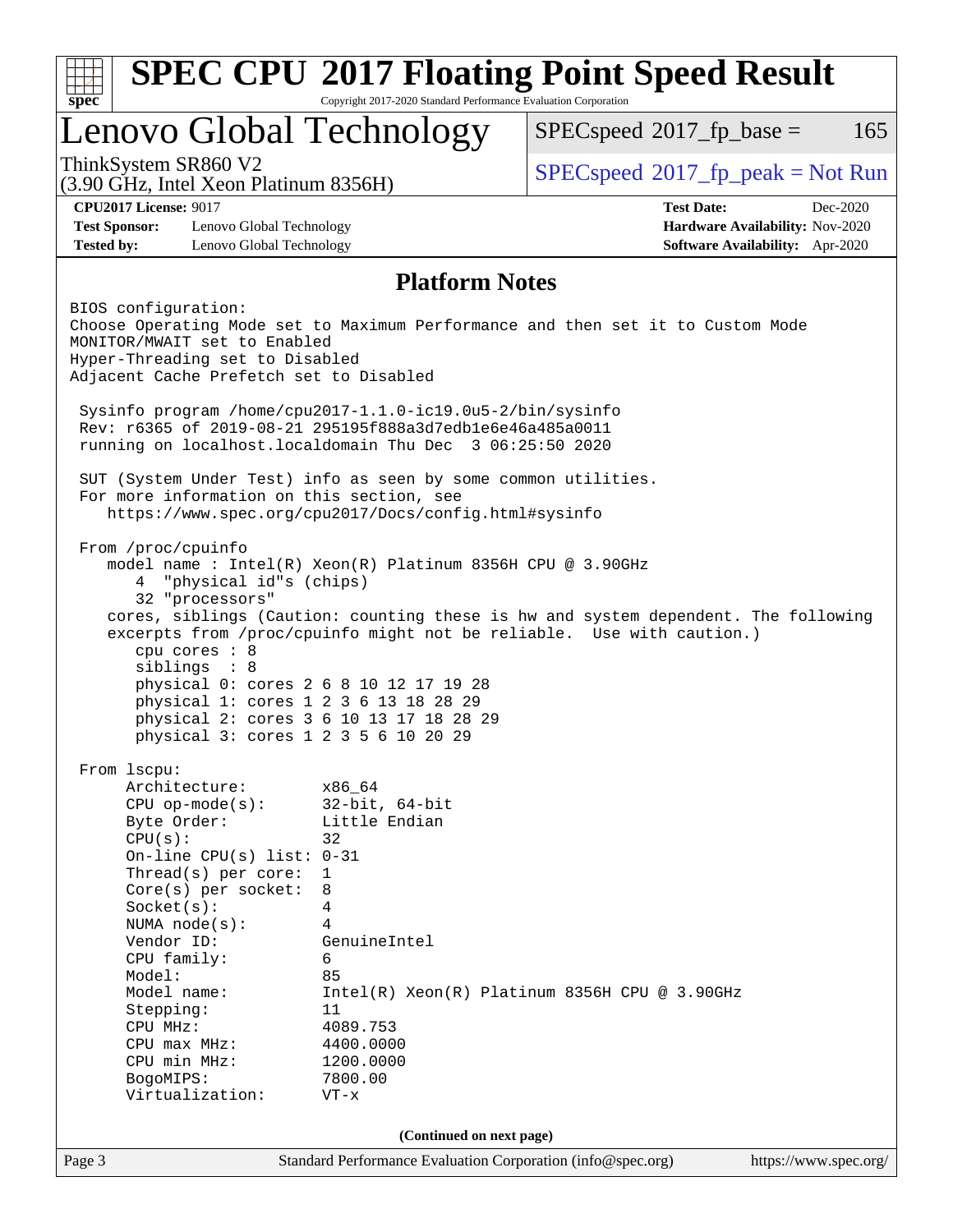

## Lenovo Global Technology

 $SPEC speed^{\circ}2017\_fp\_base = 165$ 

(3.90 GHz, Intel Xeon Platinum 8356H)

ThinkSystem SR860 V2  $\begin{array}{c} | \text{SPEC speed} \textdegree 2017 \text{ f}p\_peak = Not Run \end{array}$ 

**[CPU2017 License:](http://www.spec.org/auto/cpu2017/Docs/result-fields.html#CPU2017License)** 9017 **[Test Date:](http://www.spec.org/auto/cpu2017/Docs/result-fields.html#TestDate)** Dec-2020

**[Test Sponsor:](http://www.spec.org/auto/cpu2017/Docs/result-fields.html#TestSponsor)** Lenovo Global Technology **[Hardware Availability:](http://www.spec.org/auto/cpu2017/Docs/result-fields.html#HardwareAvailability)** Nov-2020 **[Tested by:](http://www.spec.org/auto/cpu2017/Docs/result-fields.html#Testedby)** Lenovo Global Technology **[Software Availability:](http://www.spec.org/auto/cpu2017/Docs/result-fields.html#SoftwareAvailability)** Apr-2020

### **[Platform Notes \(Continued\)](http://www.spec.org/auto/cpu2017/Docs/result-fields.html#PlatformNotes)**

|             | L1d cache:   |                         | 32K           |
|-------------|--------------|-------------------------|---------------|
|             | $L1i$ cache: |                         | 32K           |
| $L2$ cache: |              |                         | 1024K         |
| $L3$ cache: |              |                         | 36608K        |
|             |              | NUMA node0 CPU(s):      | $0 - 7$       |
|             |              | NUMA $node1$ $CPU(s)$ : | $8 - 15$      |
|             |              | NUMA $node2$ $CPU(s)$ : | $16 - 23$     |
|             |              | NUMA node3 CPU(s):      | $24 - 31$     |
|             |              |                         | $\sim$ $\sim$ |

Flags: fpu vme de pse tsc msr pae mce cx8 apic sep mtrr pge mca cmov pat pse36 clflush dts acpi mmx fxsr sse sse2 ss ht tm pbe syscall nx pdpe1gb rdtscp lm constant\_tsc art arch\_perfmon pebs bts rep\_good nopl xtopology nonstop\_tsc cpuid aperfmperf pni pclmulqdq dtes64 monitor ds\_cpl vmx smx est tm2 ssse3 sdbg fma cx16 xtpr pdcm pcid dca sse4\_1 sse4\_2 x2apic movbe popcnt tsc\_deadline\_timer aes xsave avx f16c rdrand lahf\_lm abm 3dnowprefetch cpuid\_fault epb cat\_l3 cdp\_l3 invpcid\_single intel\_ppin ssbd mba ibrs ibpb stibp ibrs\_enhanced tpr\_shadow vnmi flexpriority ept vpid fsgsbase tsc\_adjust bmi1 hle avx2 smep bmi2 erms invpcid rtm cqm mpx rdt\_a avx512f avx512dq rdseed adx smap clflushopt clwb intel\_pt avx512cd avx512bw avx512vl xsaveopt xsavec xgetbv1 xsaves cqm\_llc cqm\_occup\_llc cqm\_mbm\_total cqm\_mbm\_local avx512\_bf16 dtherm ida arat pln pts pku ospke avx512\_vnni md\_clear flush\_l1d arch\_capabilities

 /proc/cpuinfo cache data cache size : 36608 KB

 From numactl --hardware WARNING: a numactl 'node' might or might not correspond to a physical chip. available: 4 nodes (0-3) node 0 cpus: 0 1 2 3 4 5 6 7 node 0 size: 193123 MB node 0 free: 192835 MB node 1 cpus: 8 9 10 11 12 13 14 15 node 1 size: 193533 MB node 1 free: 193292 MB node 2 cpus: 16 17 18 19 20 21 22 23 node 2 size: 193533 MB node 2 free: 193300 MB node 3 cpus: 24 25 26 27 28 29 30 31 node 3 size: 193505 MB node 3 free: 193144 MB node distances: node 0 1 2 3 0: 10 20 20 20 1: 20 10 20 20 2: 20 20 10 20 3: 20 20 20 10 From /proc/meminfo **(Continued on next page)**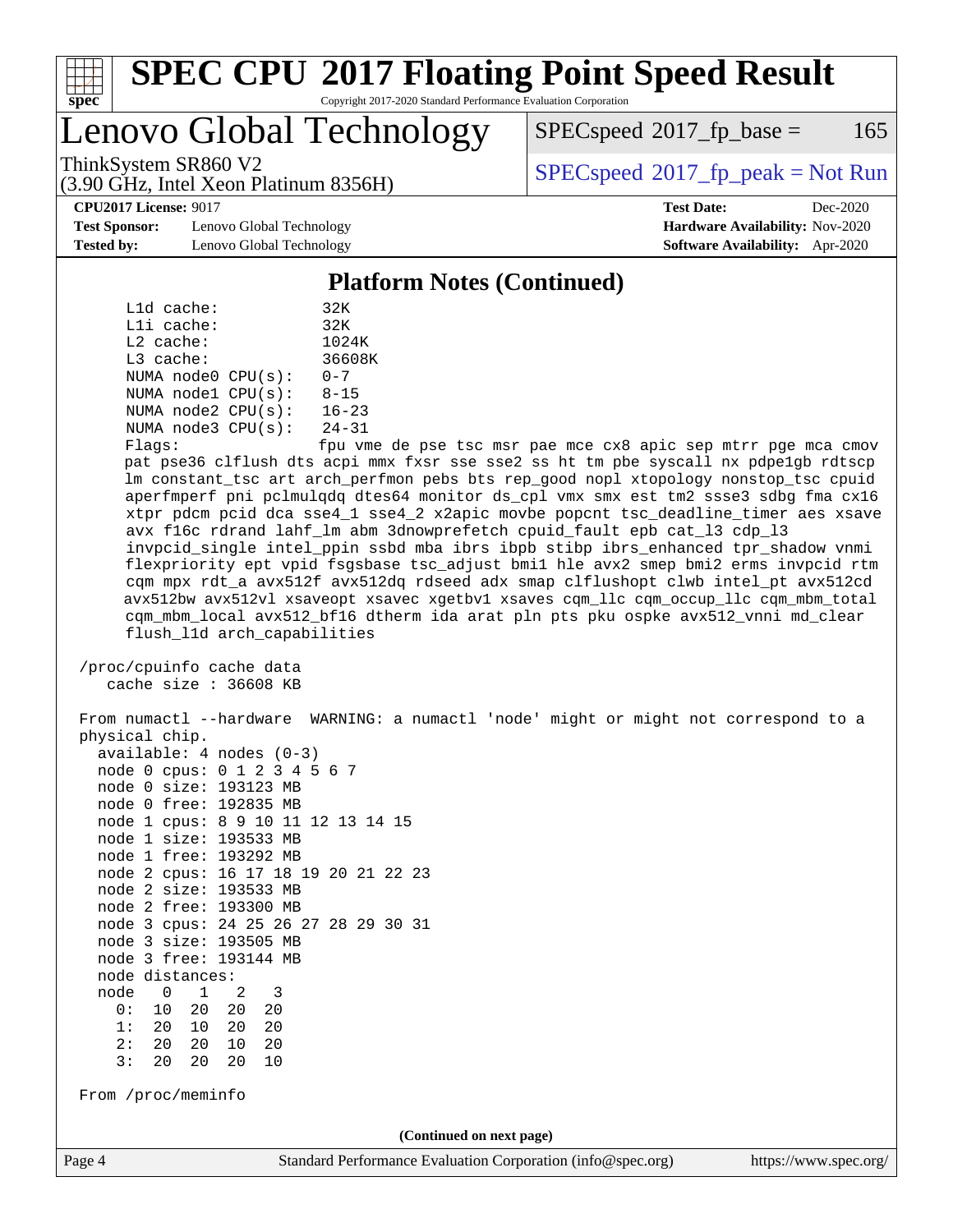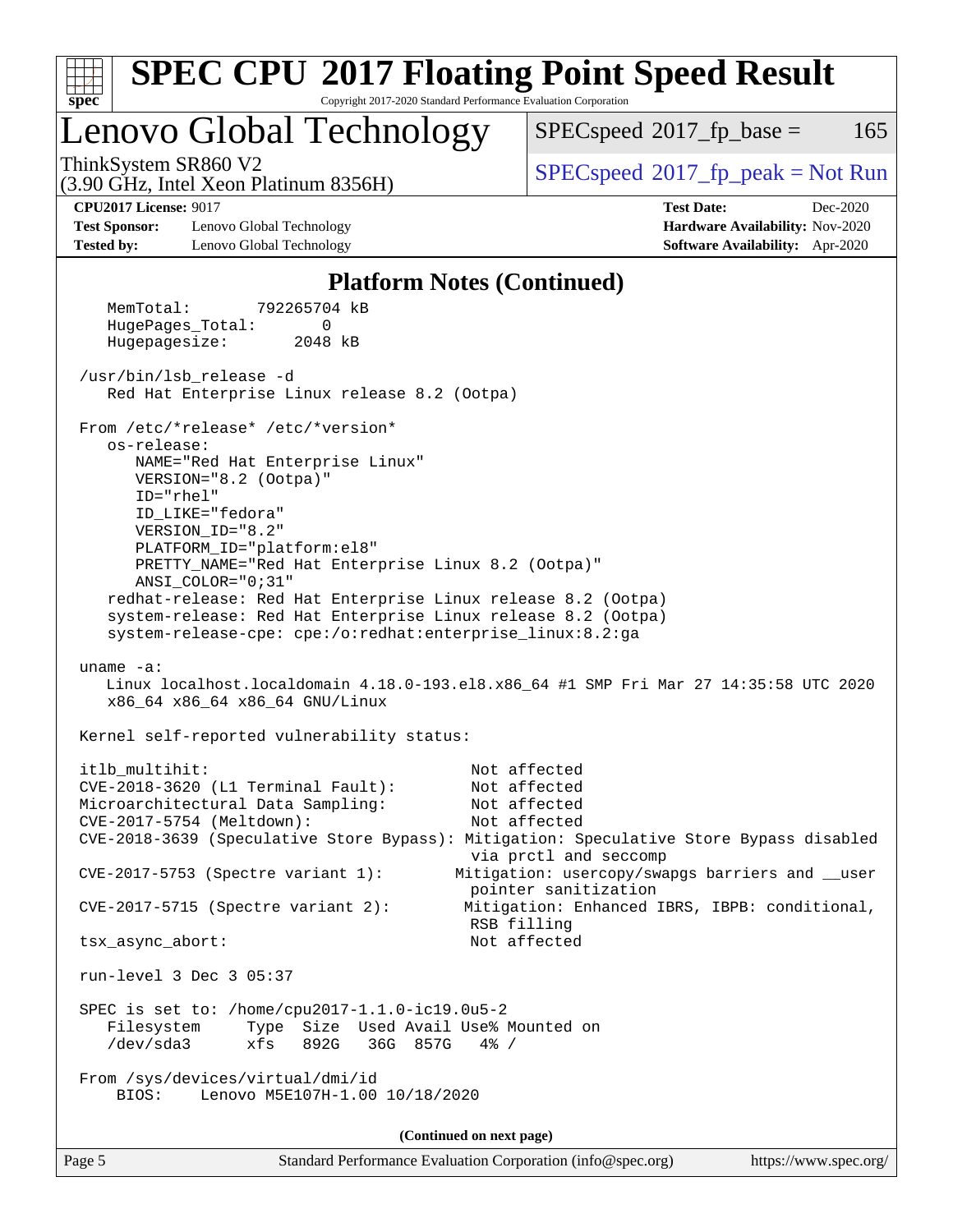

# **[SPEC CPU](http://www.spec.org/auto/cpu2017/Docs/result-fields.html#SPECCPU2017FloatingPointSpeedResult)[2017 Floating Point Speed Result](http://www.spec.org/auto/cpu2017/Docs/result-fields.html#SPECCPU2017FloatingPointSpeedResult)**

Copyright 2017-2020 Standard Performance Evaluation Corporation

## Lenovo Global Technology

 $SPECspeed^{\circ}2017\_fp\_base = 165$  $SPECspeed^{\circ}2017\_fp\_base = 165$ 

ThinkSystem SR860 V2<br>  $(3.00 \text{ GHz, Intel Yoon Plotinum } 8356 \text{W})$  [SPECspeed](http://www.spec.org/auto/cpu2017/Docs/result-fields.html#SPECspeed2017fppeak)<sup>®</sup>[2017\\_fp\\_peak = N](http://www.spec.org/auto/cpu2017/Docs/result-fields.html#SPECspeed2017fppeak)ot Run

**[Test Sponsor:](http://www.spec.org/auto/cpu2017/Docs/result-fields.html#TestSponsor)** Lenovo Global Technology **[Hardware Availability:](http://www.spec.org/auto/cpu2017/Docs/result-fields.html#HardwareAvailability)** Nov-2020 **[Tested by:](http://www.spec.org/auto/cpu2017/Docs/result-fields.html#Testedby)** Lenovo Global Technology **[Software Availability:](http://www.spec.org/auto/cpu2017/Docs/result-fields.html#SoftwareAvailability)** Apr-2020

(3.90 GHz, Intel Xeon Platinum 8356H)

**[CPU2017 License:](http://www.spec.org/auto/cpu2017/Docs/result-fields.html#CPU2017License)** 9017 **[Test Date:](http://www.spec.org/auto/cpu2017/Docs/result-fields.html#TestDate)** Dec-2020

#### **[Platform Notes \(Continued\)](http://www.spec.org/auto/cpu2017/Docs/result-fields.html#PlatformNotes)**

 Vendor: Lenovo Product: ThinkSystem SR860 V2 Product Family: ThinkSystem Serial: none

 Additional information from dmidecode follows. WARNING: Use caution when you interpret this section. The 'dmidecode' program reads system data which is "intended to allow hardware to be accurately determined", but the intent may not be met, as there are frequent changes to hardware, firmware, and the "DMTF SMBIOS" standard. Memory:

48x SK Hynix HMA82GR7CJR8N-XN 16 GB 2 rank 3200

 (End of data from sysinfo program) Memory on this system run at 2933 MHz due to CPU limitation.

#### **[Compiler Version Notes](http://www.spec.org/auto/cpu2017/Docs/result-fields.html#CompilerVersionNotes)**

| 619.1bm_s(base) 638.imagick_s(base) 644.nab_s(base)<br>$\mathcal{C}$                                                                                                                                                                                                                                                                                                                                                                                                                                                                                               |
|--------------------------------------------------------------------------------------------------------------------------------------------------------------------------------------------------------------------------------------------------------------------------------------------------------------------------------------------------------------------------------------------------------------------------------------------------------------------------------------------------------------------------------------------------------------------|
| Intel(R) C Intel(R) 64 Compiler for applications running on Intel(R) 64,<br>Version 19.0.5.281 Build 20190815<br>Copyright (C) 1985-2019 Intel Corporation. All rights reserved.                                                                                                                                                                                                                                                                                                                                                                                   |
|                                                                                                                                                                                                                                                                                                                                                                                                                                                                                                                                                                    |
| $C_{++}$ , C, Fortran   607.cactuBSSN $s(base)$                                                                                                                                                                                                                                                                                                                                                                                                                                                                                                                    |
| Intel(R) $C++$ Intel(R) 64 Compiler for applications running on Intel(R) 64,<br>Version 19.0.5.281 Build 20190815<br>Copyright (C) 1985-2019 Intel Corporation. All rights reserved.<br>Intel(R) C Intel(R) 64 Compiler for applications running on Intel(R) 64,<br>Version 19.0.5.281 Build 20190815<br>Copyright (C) 1985-2019 Intel Corporation. All rights reserved.<br>Intel(R) Fortran Intel(R) 64 Compiler for applications running on Intel(R)<br>64, Version 19.0.5.281 Build 20190815<br>Copyright (C) 1985-2019 Intel Corporation. All rights reserved. |
| Fortran (603.bwaves s(base) 649.fotonik3d s(base) 654.roms s(base)                                                                                                                                                                                                                                                                                                                                                                                                                                                                                                 |
| Intel(R) Fortran Intel(R) 64 Compiler for applications running on Intel(R)<br>64, Version 19.0.5.281 Build 20190815<br>Copyright (C) 1985-2019 Intel Corporation. All rights reserved.                                                                                                                                                                                                                                                                                                                                                                             |
| (Continued on next page)                                                                                                                                                                                                                                                                                                                                                                                                                                                                                                                                           |

Page 6 Standard Performance Evaluation Corporation [\(info@spec.org\)](mailto:info@spec.org) <https://www.spec.org/>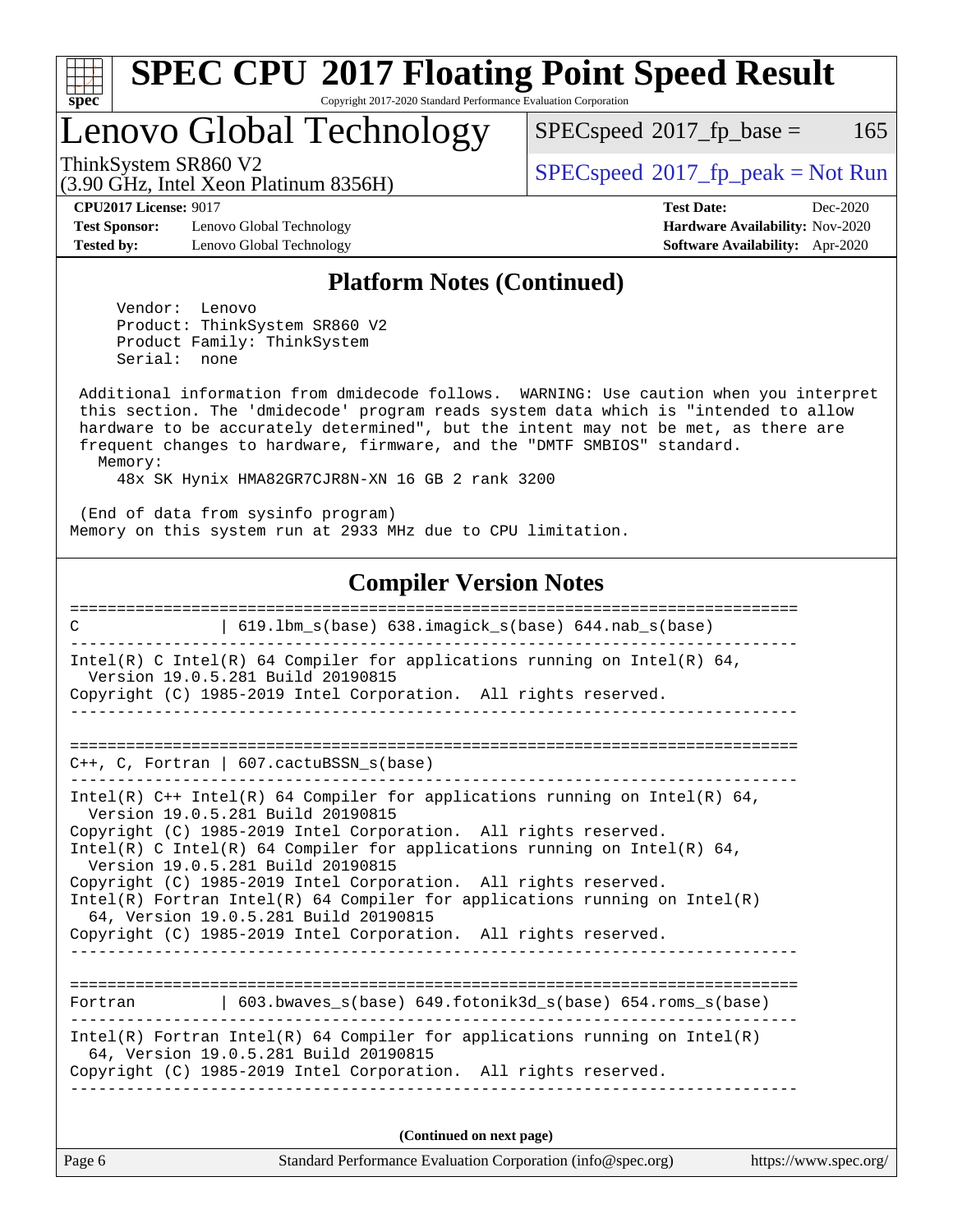

## Lenovo Global Technology

 $SPEC speed^{\circ}2017\_fp\_base = 165$ 

(3.90 GHz, Intel Xeon Platinum 8356H)

ThinkSystem SR860 V2<br>  $\begin{array}{c} \text{SPEC speed} \textdegree 2017\_fp\_peak = Not Run \end{array}$ 

**[Test Sponsor:](http://www.spec.org/auto/cpu2017/Docs/result-fields.html#TestSponsor)** Lenovo Global Technology **[Hardware Availability:](http://www.spec.org/auto/cpu2017/Docs/result-fields.html#HardwareAvailability)** Nov-2020 **[Tested by:](http://www.spec.org/auto/cpu2017/Docs/result-fields.html#Testedby)** Lenovo Global Technology **[Software Availability:](http://www.spec.org/auto/cpu2017/Docs/result-fields.html#SoftwareAvailability)** Apr-2020

**[CPU2017 License:](http://www.spec.org/auto/cpu2017/Docs/result-fields.html#CPU2017License)** 9017 **[Test Date:](http://www.spec.org/auto/cpu2017/Docs/result-fields.html#TestDate)** Dec-2020

### **[Compiler Version Notes \(Continued\)](http://www.spec.org/auto/cpu2017/Docs/result-fields.html#CompilerVersionNotes)**

============================================================================== Fortran, C | 621.wrf\_s(base) 627.cam4\_s(base) 628.pop2\_s(base) ------------------------------------------------------------------------------ Intel(R) Fortran Intel(R) 64 Compiler for applications running on Intel(R) 64, Version 19.0.5.281 Build 20190815 Copyright (C) 1985-2019 Intel Corporation. All rights reserved. Intel(R) C Intel(R) 64 Compiler for applications running on Intel(R)  $64$ , Version 19.0.5.281 Build 20190815 Copyright (C) 1985-2019 Intel Corporation. All rights reserved. ------------------------------------------------------------------------------

## **[Base Compiler Invocation](http://www.spec.org/auto/cpu2017/Docs/result-fields.html#BaseCompilerInvocation)**

[C benchmarks](http://www.spec.org/auto/cpu2017/Docs/result-fields.html#Cbenchmarks):  $i$ cc

[Fortran benchmarks](http://www.spec.org/auto/cpu2017/Docs/result-fields.html#Fortranbenchmarks): [ifort](http://www.spec.org/cpu2017/results/res2020q4/cpu2017-20201207-24536.flags.html#user_FCbase_intel_ifort_8111460550e3ca792625aed983ce982f94888b8b503583aa7ba2b8303487b4d8a21a13e7191a45c5fd58ff318f48f9492884d4413fa793fd88dd292cad7027ca)

[Benchmarks using both Fortran and C](http://www.spec.org/auto/cpu2017/Docs/result-fields.html#BenchmarksusingbothFortranandC): [ifort](http://www.spec.org/cpu2017/results/res2020q4/cpu2017-20201207-24536.flags.html#user_CC_FCbase_intel_ifort_8111460550e3ca792625aed983ce982f94888b8b503583aa7ba2b8303487b4d8a21a13e7191a45c5fd58ff318f48f9492884d4413fa793fd88dd292cad7027ca) [icc](http://www.spec.org/cpu2017/results/res2020q4/cpu2017-20201207-24536.flags.html#user_CC_FCbase_intel_icc_66fc1ee009f7361af1fbd72ca7dcefbb700085f36577c54f309893dd4ec40d12360134090235512931783d35fd58c0460139e722d5067c5574d8eaf2b3e37e92)

[Benchmarks using Fortran, C, and C++:](http://www.spec.org/auto/cpu2017/Docs/result-fields.html#BenchmarksusingFortranCandCXX) [icpc](http://www.spec.org/cpu2017/results/res2020q4/cpu2017-20201207-24536.flags.html#user_CC_CXX_FCbase_intel_icpc_c510b6838c7f56d33e37e94d029a35b4a7bccf4766a728ee175e80a419847e808290a9b78be685c44ab727ea267ec2f070ec5dc83b407c0218cded6866a35d07) [icc](http://www.spec.org/cpu2017/results/res2020q4/cpu2017-20201207-24536.flags.html#user_CC_CXX_FCbase_intel_icc_66fc1ee009f7361af1fbd72ca7dcefbb700085f36577c54f309893dd4ec40d12360134090235512931783d35fd58c0460139e722d5067c5574d8eaf2b3e37e92) [ifort](http://www.spec.org/cpu2017/results/res2020q4/cpu2017-20201207-24536.flags.html#user_CC_CXX_FCbase_intel_ifort_8111460550e3ca792625aed983ce982f94888b8b503583aa7ba2b8303487b4d8a21a13e7191a45c5fd58ff318f48f9492884d4413fa793fd88dd292cad7027ca)

## **[Base Portability Flags](http://www.spec.org/auto/cpu2017/Docs/result-fields.html#BasePortabilityFlags)**

 603.bwaves\_s: [-DSPEC\\_LP64](http://www.spec.org/cpu2017/results/res2020q4/cpu2017-20201207-24536.flags.html#suite_basePORTABILITY603_bwaves_s_DSPEC_LP64) 607.cactuBSSN\_s: [-DSPEC\\_LP64](http://www.spec.org/cpu2017/results/res2020q4/cpu2017-20201207-24536.flags.html#suite_basePORTABILITY607_cactuBSSN_s_DSPEC_LP64) 619.lbm\_s: [-DSPEC\\_LP64](http://www.spec.org/cpu2017/results/res2020q4/cpu2017-20201207-24536.flags.html#suite_basePORTABILITY619_lbm_s_DSPEC_LP64) 621.wrf\_s: [-DSPEC\\_LP64](http://www.spec.org/cpu2017/results/res2020q4/cpu2017-20201207-24536.flags.html#suite_basePORTABILITY621_wrf_s_DSPEC_LP64) [-DSPEC\\_CASE\\_FLAG](http://www.spec.org/cpu2017/results/res2020q4/cpu2017-20201207-24536.flags.html#b621.wrf_s_baseCPORTABILITY_DSPEC_CASE_FLAG) [-convert big\\_endian](http://www.spec.org/cpu2017/results/res2020q4/cpu2017-20201207-24536.flags.html#user_baseFPORTABILITY621_wrf_s_convert_big_endian_c3194028bc08c63ac5d04de18c48ce6d347e4e562e8892b8bdbdc0214820426deb8554edfa529a3fb25a586e65a3d812c835984020483e7e73212c4d31a38223) 627.cam4\_s: [-DSPEC\\_LP64](http://www.spec.org/cpu2017/results/res2020q4/cpu2017-20201207-24536.flags.html#suite_basePORTABILITY627_cam4_s_DSPEC_LP64) [-DSPEC\\_CASE\\_FLAG](http://www.spec.org/cpu2017/results/res2020q4/cpu2017-20201207-24536.flags.html#b627.cam4_s_baseCPORTABILITY_DSPEC_CASE_FLAG) 628.pop2\_s: [-DSPEC\\_LP64](http://www.spec.org/cpu2017/results/res2020q4/cpu2017-20201207-24536.flags.html#suite_basePORTABILITY628_pop2_s_DSPEC_LP64) [-DSPEC\\_CASE\\_FLAG](http://www.spec.org/cpu2017/results/res2020q4/cpu2017-20201207-24536.flags.html#b628.pop2_s_baseCPORTABILITY_DSPEC_CASE_FLAG) [-convert big\\_endian](http://www.spec.org/cpu2017/results/res2020q4/cpu2017-20201207-24536.flags.html#user_baseFPORTABILITY628_pop2_s_convert_big_endian_c3194028bc08c63ac5d04de18c48ce6d347e4e562e8892b8bdbdc0214820426deb8554edfa529a3fb25a586e65a3d812c835984020483e7e73212c4d31a38223) [-assume byterecl](http://www.spec.org/cpu2017/results/res2020q4/cpu2017-20201207-24536.flags.html#user_baseFPORTABILITY628_pop2_s_assume_byterecl_7e47d18b9513cf18525430bbf0f2177aa9bf368bc7a059c09b2c06a34b53bd3447c950d3f8d6c70e3faf3a05c8557d66a5798b567902e8849adc142926523472) 638.imagick\_s: [-DSPEC\\_LP64](http://www.spec.org/cpu2017/results/res2020q4/cpu2017-20201207-24536.flags.html#suite_basePORTABILITY638_imagick_s_DSPEC_LP64) 644.nab\_s: [-DSPEC\\_LP64](http://www.spec.org/cpu2017/results/res2020q4/cpu2017-20201207-24536.flags.html#suite_basePORTABILITY644_nab_s_DSPEC_LP64) 649.fotonik3d\_s: [-DSPEC\\_LP64](http://www.spec.org/cpu2017/results/res2020q4/cpu2017-20201207-24536.flags.html#suite_basePORTABILITY649_fotonik3d_s_DSPEC_LP64) 654.roms\_s: [-DSPEC\\_LP64](http://www.spec.org/cpu2017/results/res2020q4/cpu2017-20201207-24536.flags.html#suite_basePORTABILITY654_roms_s_DSPEC_LP64)